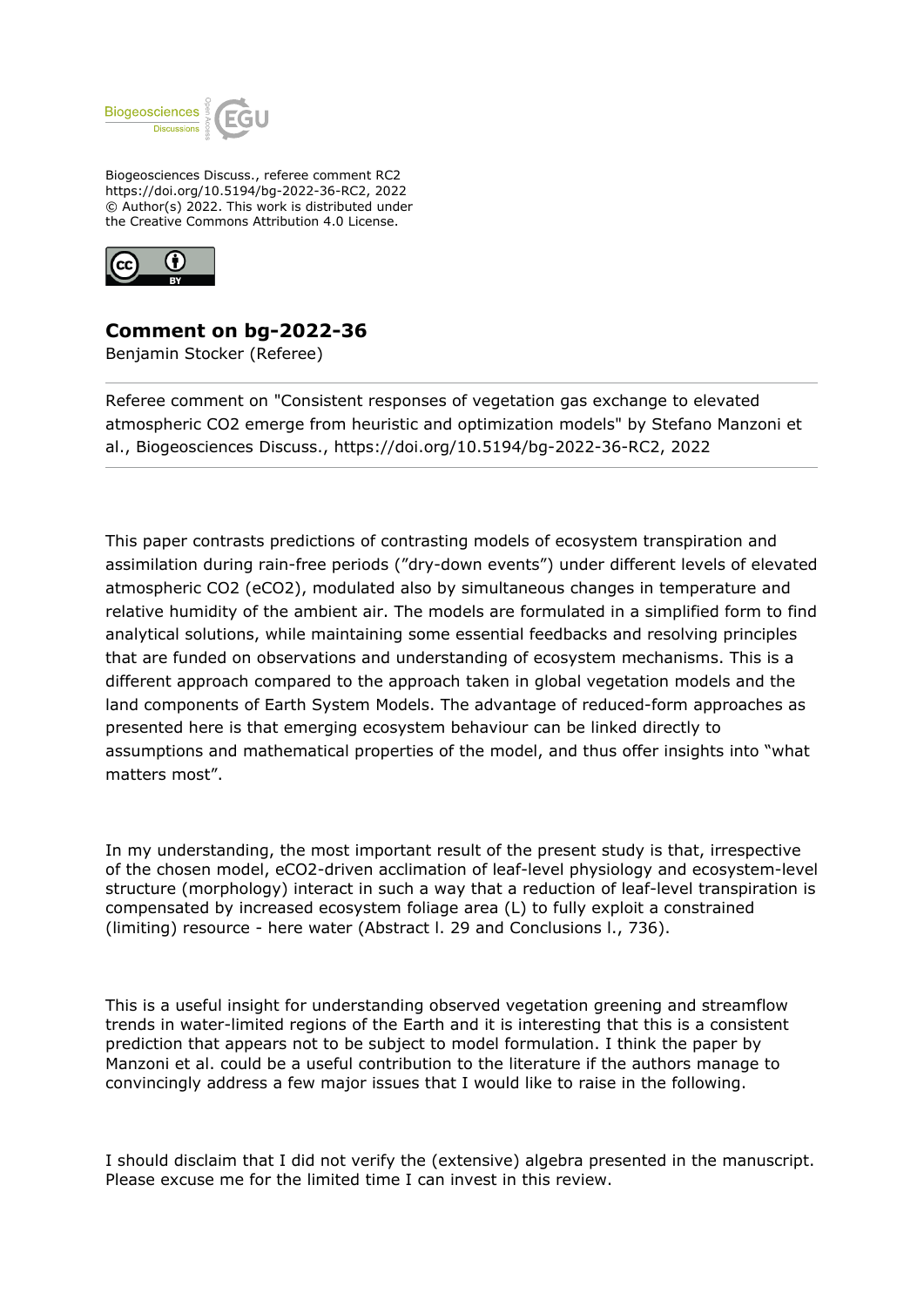## MAJOR

(1) While the interaction of physiological and structural adjustments are presented as a key conclusion, it is unclear to what extent this is a model prediction or an assumption. Apparently, changes in L are prescribed to increase under eCO2. This seems to imply that this interaction is not funded on first principles but is a direct reflection of an assumption that is built into all models (although admittedly an assumption with demonstrated empirical support, Fig. 3). Similarly, the conclusion that vegetation physiology and structure adjusts in such a way as to fully exploit the limiting resource, seems to be an assumption, rather than a prediction. The Cowan & Farquhar (1977) approach to predicting physiological responses subject to A-λE maximisation starts with the presumption of a constrained amount of plant-accessible water and therefore has to predict that this amount of water be transpired over the course of a dry-down ("imposing the condition that all available water is used by the end of the dry period", l. 670). Similarly for the PETA model (as I understand Donohue et al., 2013 - please clarify if not the same principles are applied in Donohue et al., 2017): Foliage area changes are predicted subject to "known" changes in leaf-level water use efficiency and a constrained amount of available water (corresponding to precipitation). In other words, all available water is assumed to be consumed. (But then, I must be misunderstanding something here, given that L changes are prescribed also in the PETA model here.) A clarification of these points would help to better understand the relevance of assumptions and the purely predictive ability of the model (and therefore what can defensibly be presented as a conclusion from the present study).

(2) Another potentially useful insight of the present study is that realistic stomatal responses to eCO2 can be predicted only with stomatal optimality models with a "dynamic feedback" (OPT2 and OPT3), but not with an "instantaneous optimality" model (OPT1). In the models investigated here, this "instantaneous optimality"-based prediction follows from a constant λ, and given a constrained amount of transpirable water. This result is then used to argue that OPT1 (representing in general an "instantaneous optimality" model) is not realistic. This could be misunderstood as a demonstration of a general uselessness of similar "instantaneous optimality"-based models (e.g., Prentice et al., 2014; Sperry et al., 2016; Wolf et al., 2016). However, not all "instantaneous optimality" models are based on optimising C assimilation for a constrained amount of transpiraition, and stomatal conductance is (in line with observations) predicted by several "instantaneous optimality" models to decline with rising CO2 (Stocker et al., 2020, see their Eq. C1; Joshi et al., 2021 Fig. 2). Hence, the presentation of instantaneous vs. dynamic feedback optimality models runs the danger of creating a straw-man argument. A clarification and intuitive explanation of why stomatal conductance is predicted to increase by OPT1 but not in other "instantaneous optimality"-based models, seems needed.

(3) The discussion of the investigated models in the context of the extensive literature on other modelling approaches to simulating physiology in response to soil moisture drydowns is relatively slim. The single statement referring to such alternatives on l. 680 ("While these approaches are more physiologically accurate and their predictions compare well with observed trends, they do not guarantee that the water use is optimal over the whole optimization period.") does not do it justice in my view. I want to avoid a more fundamental debate over the "constrained water" assumption of Cowan & Farquhar (1977)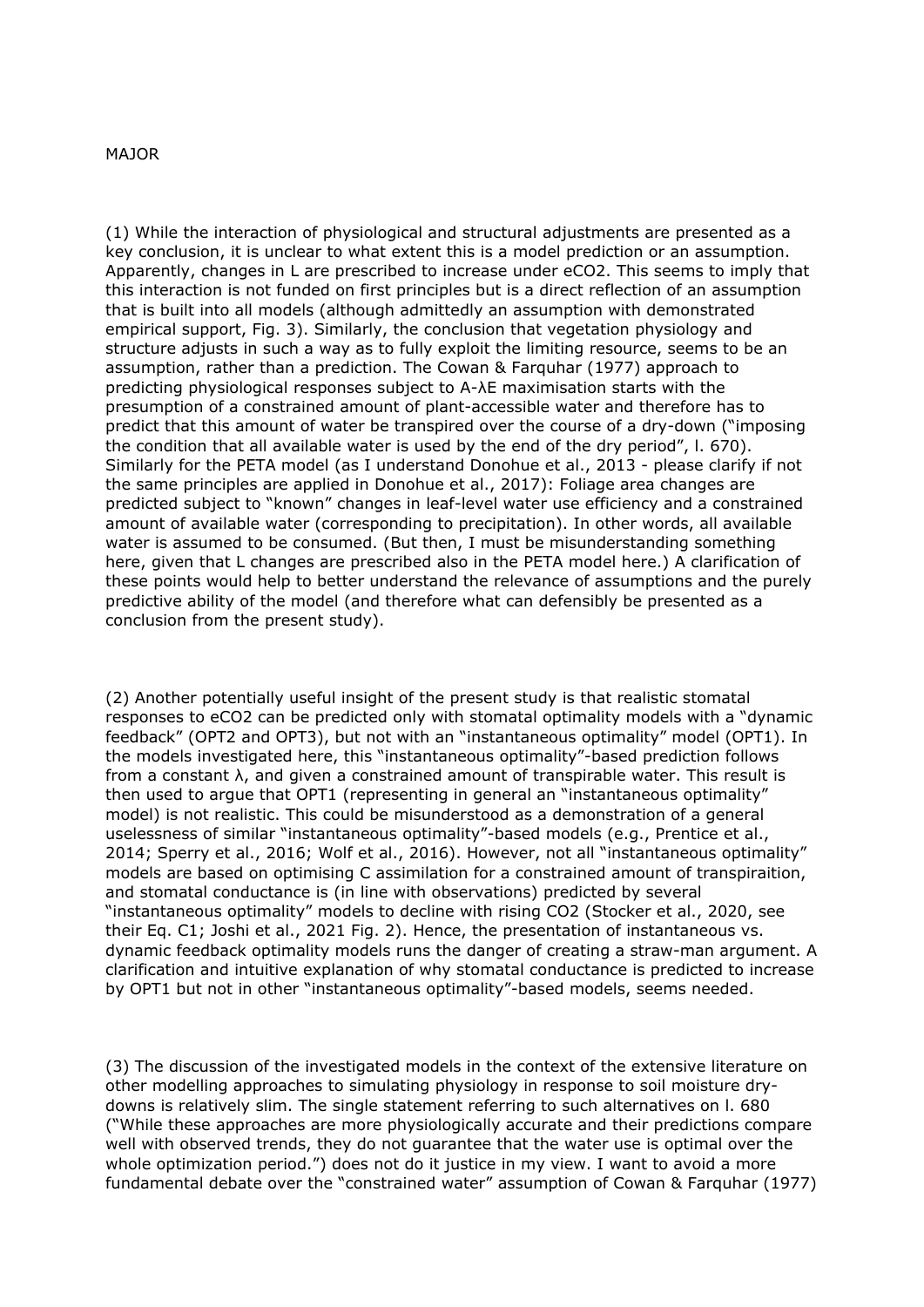(How can a plant know in advance how long the current dry-down will last? How can it know how to optimally make use of available water from now until the [future] end of the dry-down? Why wouldn't it be advantageous for a competitor to consume water immediately rather than save it for the future?), but the justification of not discussing alternative modelling approaches by stating that "they do not guarantee that the water use is optimal over the whole optimization period" seems unfair - particularly in view of the argument that I want to avoid getting into  $:-$ ).

(4) The present manuscript is heavy on algebra. I understand that this is central to the reasoning of the presented analysis, but I recommend that all efforts be made that this manuscript can be read and its reasoning intuitively understood without deciphering the algebra. In general, reasonable efforts should be made to reduce the algebra, possibly relegating parts to the Appendix, while still maintaining the essential descriptions. Sorry that my point here is not more specific, but I recommend that the presentation of the science be presented to appeal to the widest possible audience.

## MINOR

The specific scientific question and scope of the manuscript and the model investigation is not immediately clear. The last sentence of the abstract points to the essence being the coordination of physiology and morphology in their response to eCO2. Then, the question is stated more precisely as "... but it is not clear if and under which conditions these two effects balance out." (l. 44 ). Is this the central question? Does the paper answer this question? If so, could an answer to that question be given more clearly in the Conclusion section? The introduction shifts attention to other questions (l. 65, l. 105-107) and answers to these make up much of the Conclusions section instead. This comes at the cost of a not so well-defined scope overall.

The different model variants could be better linked with specific hypotheses about controls and mechanisms determining stomatal responses to eCO2. Are there specific questions to be answered by comparing predictions from the different models?

l. 39 "stimulates plant growth and thus increases leaf area": Is increased leaf area a consequence of stimulated growth?

l. 41 "open canopies": A dependence of the eCO2 effect on leaf area subject to initial leaf area (open canopy) is mentioned throughout the manuscript. In view of canopies being open due to water limitation, nutrient limitations, low temperatures, or simply due to young age, is often not specified, but may be relevant for responses and certainly for underlying mechanisms. Could references to "open canopies" be made more specific throughout?